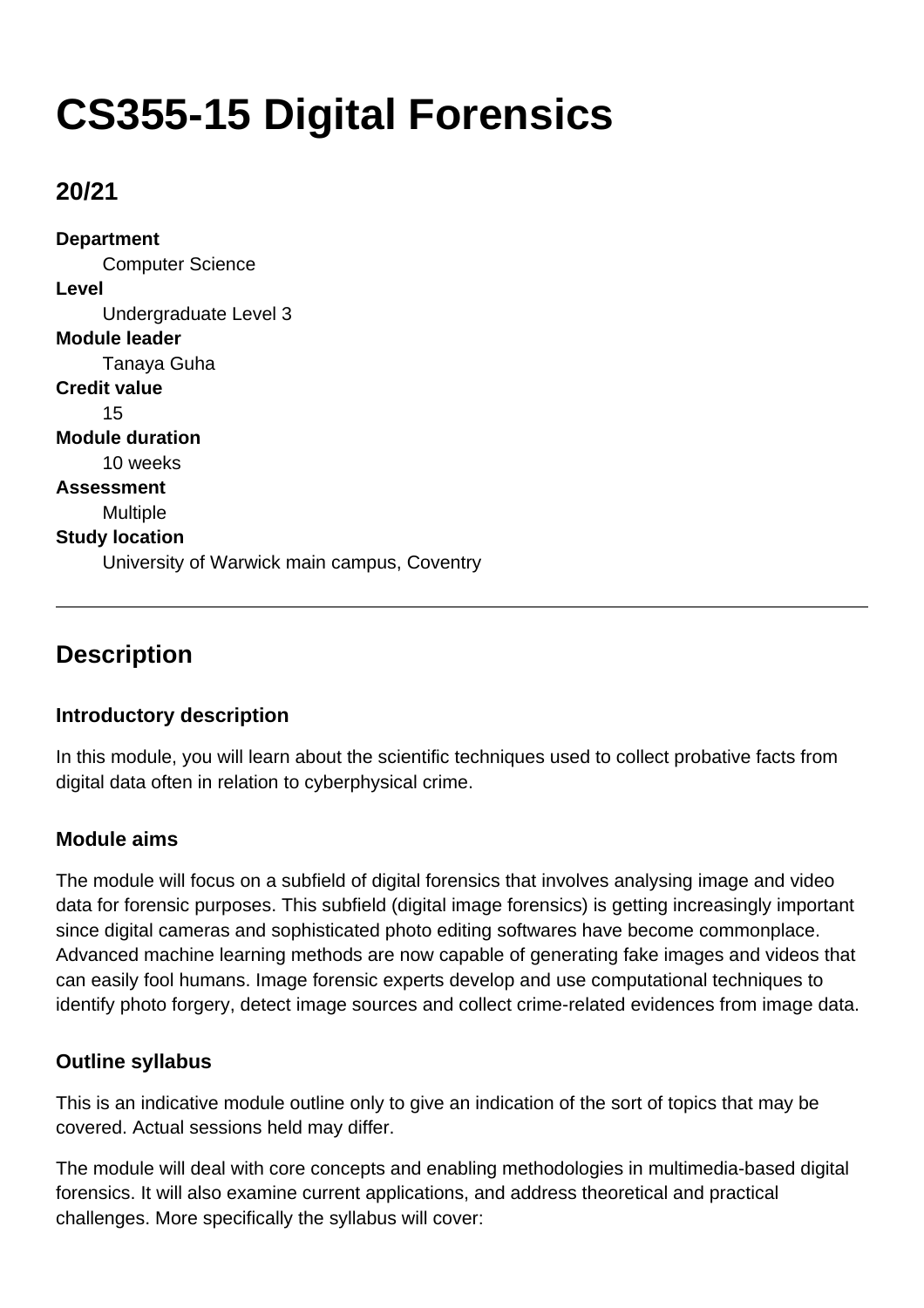- Methodologies and standards for acquisition and processing in digital forensics
- Modalities of device fingerprints
- Extraction and representation of device fingerprints
- Enhancement of device fingerprints
- Source device identification based on device fingerprints
- Content/device linking based on device fingerprints
- Content integrity verification based on device fingerprints
- Source-oriented image/video clustering based on device fingerprints
- Digital content hashing
- Data hiding
- Digital watermarking for copyright protection
- Digital watermarking for content authentication
- Steganography
- Steganalysis
- Counter-forensics and counter-counter-forensics

### **Learning outcomes**

By the end of the module, students should be able to:

- Understand the basics of image and video data acquisition and analysis, and computational methods to detect image or video forgery.
- Identify and/or design a suitable computational technique to establish or revoke authenticity of a given image/video.
- Apply the identified computational techniques to detect authenticity of image and video data.

### **Research element**

The 'Sensor based forensics' section in the syllabus is based on recent research advances on this topic. The students will be reading from research papers instead of textbooks. They will also implement the techniques described in the research paper.

### **Subject specific skills**

Knowledge of types of image forgery State-of-the-art forensics methods Forensics algorithms Forensics practices.

### **Transferable skills**

Programming Knowledge of image and video processing Knowledge of basic probability, linear algebra and transforms Report writing Analytical thinking.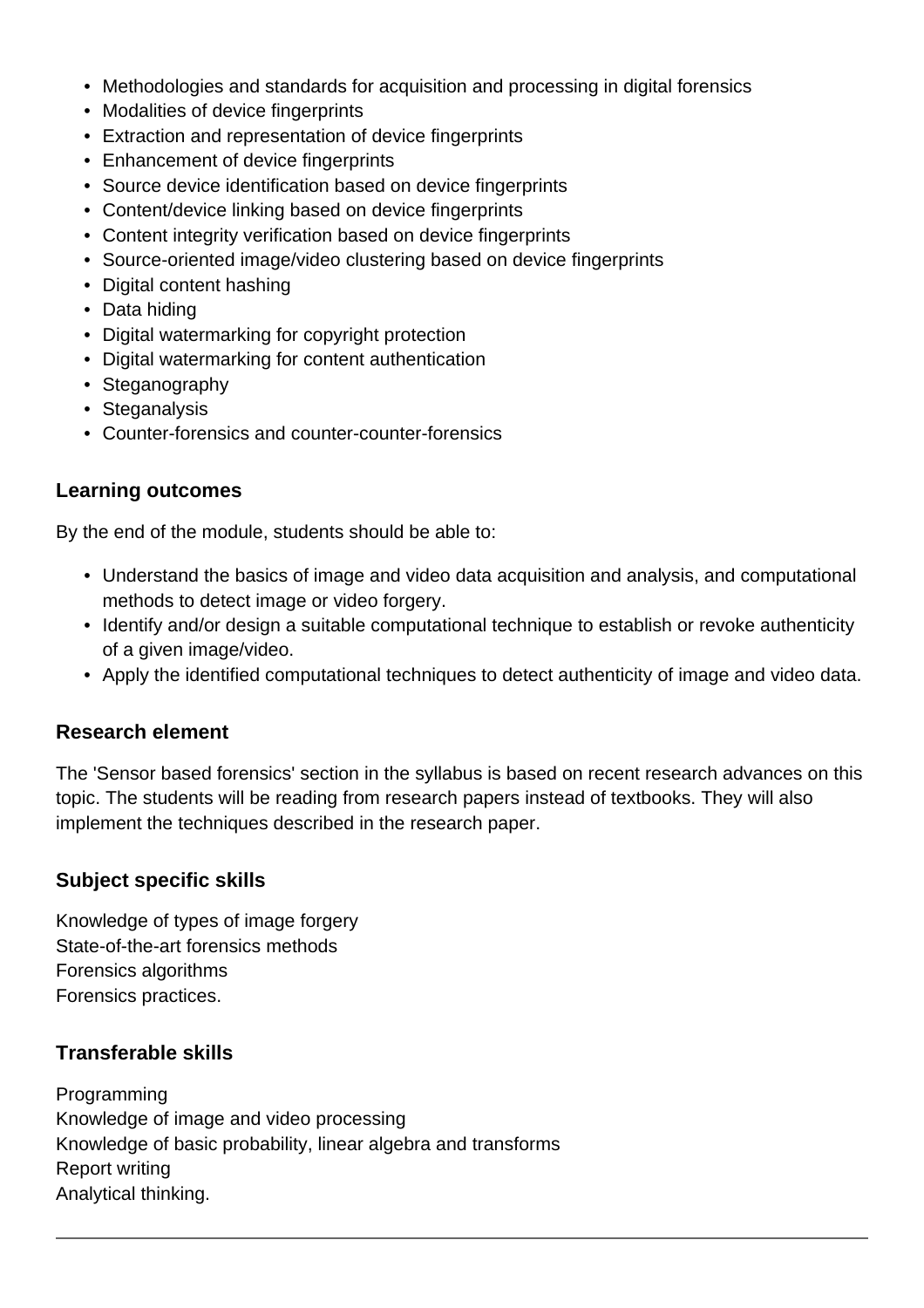# **Study**

# **Study time**

**Type Required** Private study 120 hours (80%) Total 150 hours

Lectures 20 sessions of 1 hour (13%) Practical classes 10 sessions of 1 hour (7%)

### **Private study description**

Studying textbook, lecture notes, other resources provided Solving the exercise questions and practice problems, given during the lectures Coursework preparation including programming and report preparation.

### **Costs**

No further costs have been identified for this module.

### **Assessment**

You do not need to pass all assessment components to pass the module.

Students can register for this module without taking any assessment.

### **Assessment group D1**

|                              | Weighting | <b>Study time</b> |
|------------------------------|-----------|-------------------|
| Group practical assignment 1 | 15%       |                   |
| Group practical assignment 2 | 15%       |                   |
| <b>Online Examination</b>    | 70%       |                   |
| Exam                         |           |                   |
| $\sim$ Platforms - AEP       |           |                   |

• Students may use a calculator

### **Assessment group R**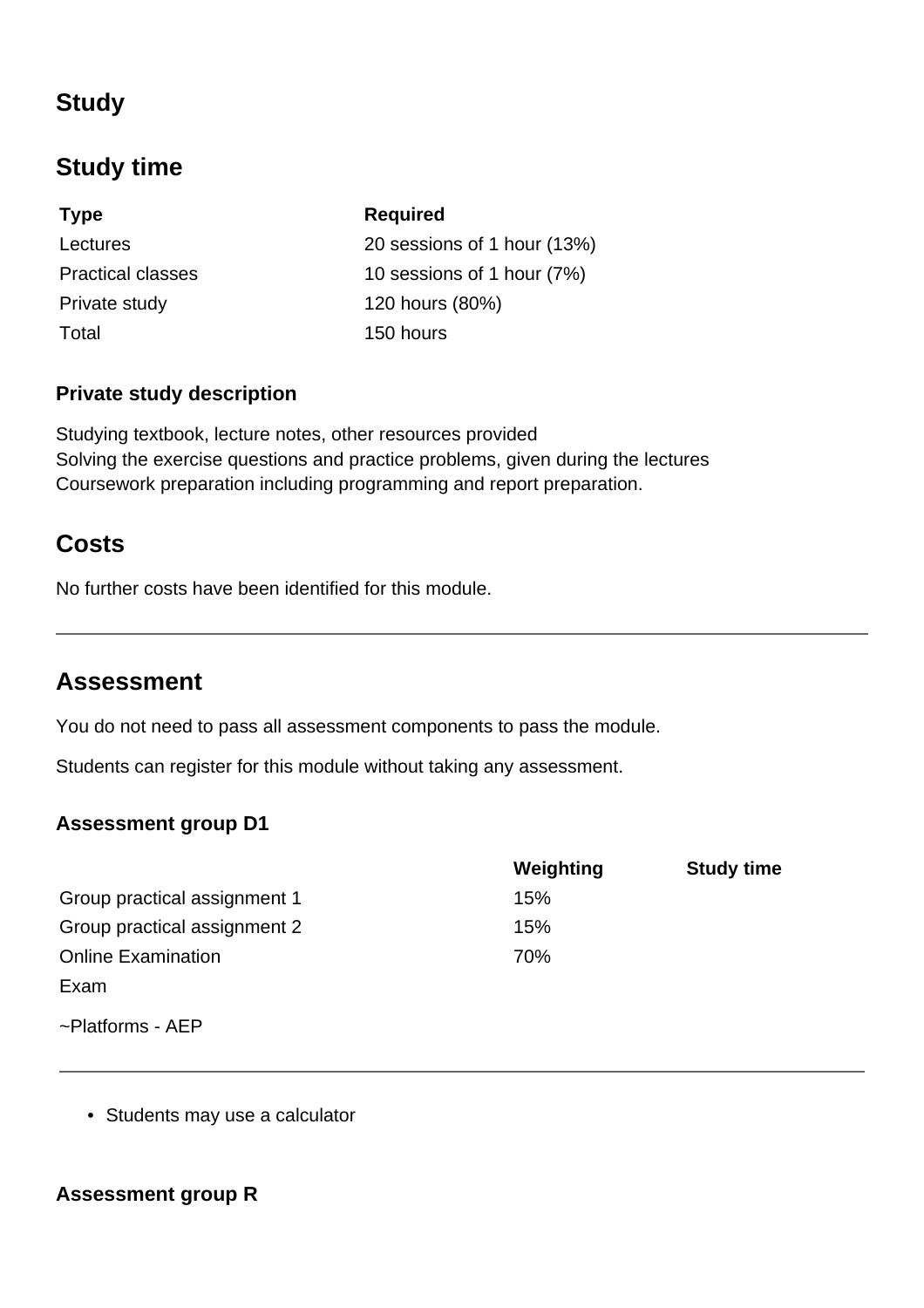Online Examination 100% resit examination

~Platforms - AEP

- Answerbook Pink (12 page)
- Students may use a calculator

#### **Feedback on assessment**

Written feedback on coursework will be provided to the students.

[Past exam papers for CS355](https://warwick.ac.uk/exampapers?q=CS355)

### **Availability**

#### **Pre-requisites**

Students must have studied the content of CS131 Mathematics for Computer Scientists II or CS137 Discrete Mathematics II or ES193 Engineering Mathematics or have studied equivalent material.

### **Courses**

This module is Optional for:

- Year 3 of UCSA-G4G1 Undergraduate Discrete Mathematics
- Year 3 of UCSA-G4G3 Undergraduate Discrete Mathematics
- Year 4 of UCSA-G4G2 Undergraduate Discrete Mathematics with Intercalated Year

This module is Option list A for:

- Year 4 of UCSA-G504 MEng Computer Science (with intercalated year)
- Year 3 of UCSA-G500 Undergraduate Computer Science
- Year 4 of UCSA-G502 Undergraduate Computer Science (with Intercalated Year)
- Year 3 of UCSA-G503 Undergraduate Computer Science MEng
- Year 3 of USTA-G302 Undergraduate Data Science
- Year 3 of USTA-G304 Undergraduate Data Science (MSci)
- Year 4 of USTA-G303 Undergraduate Data Science (with Intercalated Year)

This module is Option list B for:

• Year 3 of UCSA-G406 Undergraduate Computer Systems Engineering